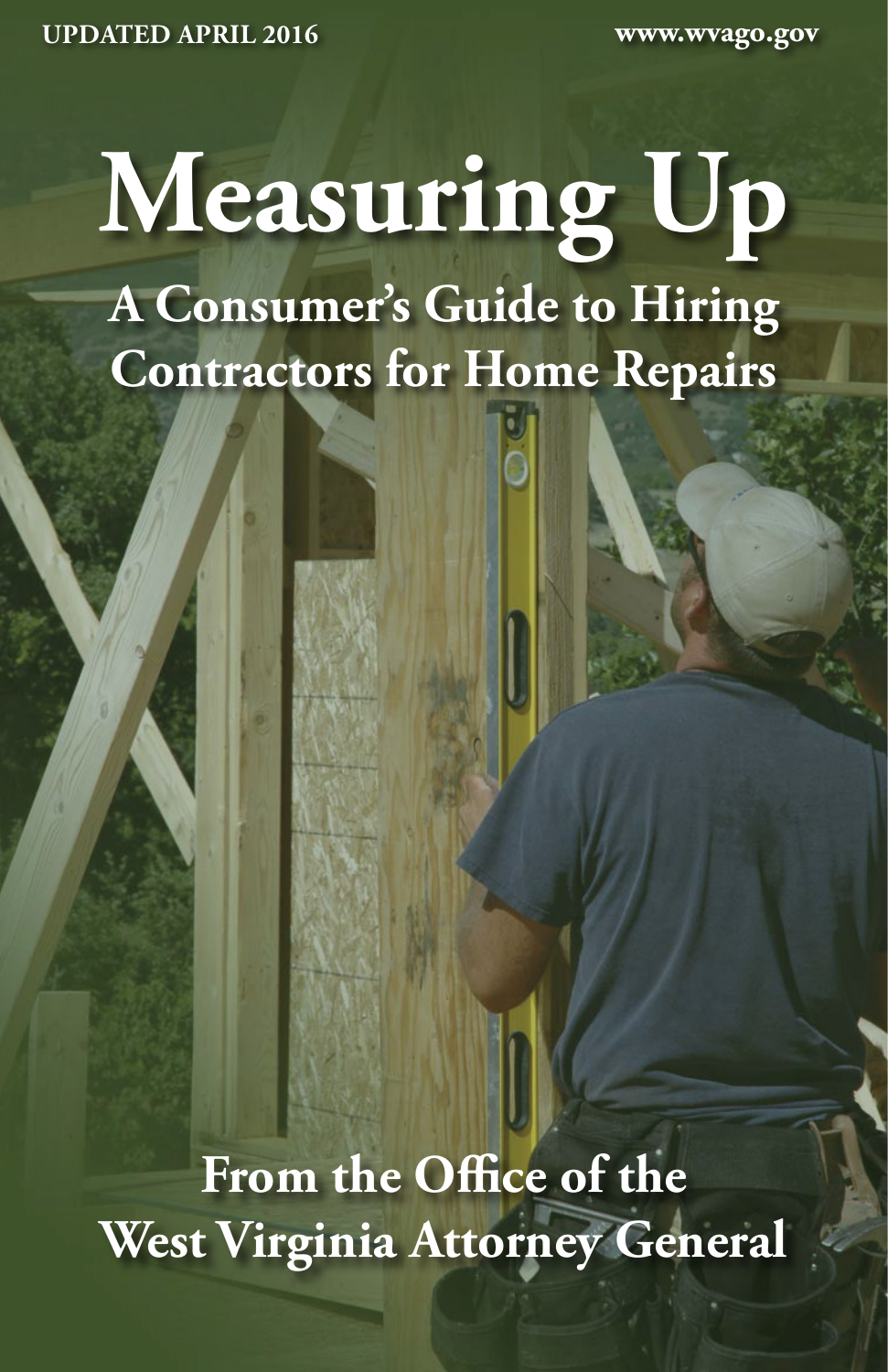

The Attorney General's Office is pleased to provide the following tips for consumers who are looking to hire a contractor. When looking for a contractor, it is important to remember to not pay cash or money up front for any materials. Make sure the contractor has a valid contractor's license. Consumers can also call the Attorney General's Consumer Protection Division at 1-800-368-8808 to see if any complaints have been filed against a contractor.

#### **Tips for Hiring a Contractor**

- Do not take the contractor's word that he or she has a valid contractor's license.
- Check with the WV Contractor Licensing Board at 304-558-7890 or http://www.wvlabor.com/newwebsite/ Pages/contractor\_licensing\_contractor\_search.html.
- Make sure the contractor carries general liability insurance and pays Workers' Compensation.
- Whenever possible, inspect the contractor's work.
- Ask the contractor for references, and make sure you check them.
- Verify the contractor's credentials, training, and experience.
- Pay by check or credit card, not cash.

1

- Shop around before hiring a contractor (prices, quality of materials, timeliness, etc.).
- Try to obtain at least three written bids on your project.
- If a contractor offers a "free inspection," follow him as he inspects your property and get a second opinion before signing a contract.
- Check with your circuit clerk to see if there have been lawsuits filed against the contractor.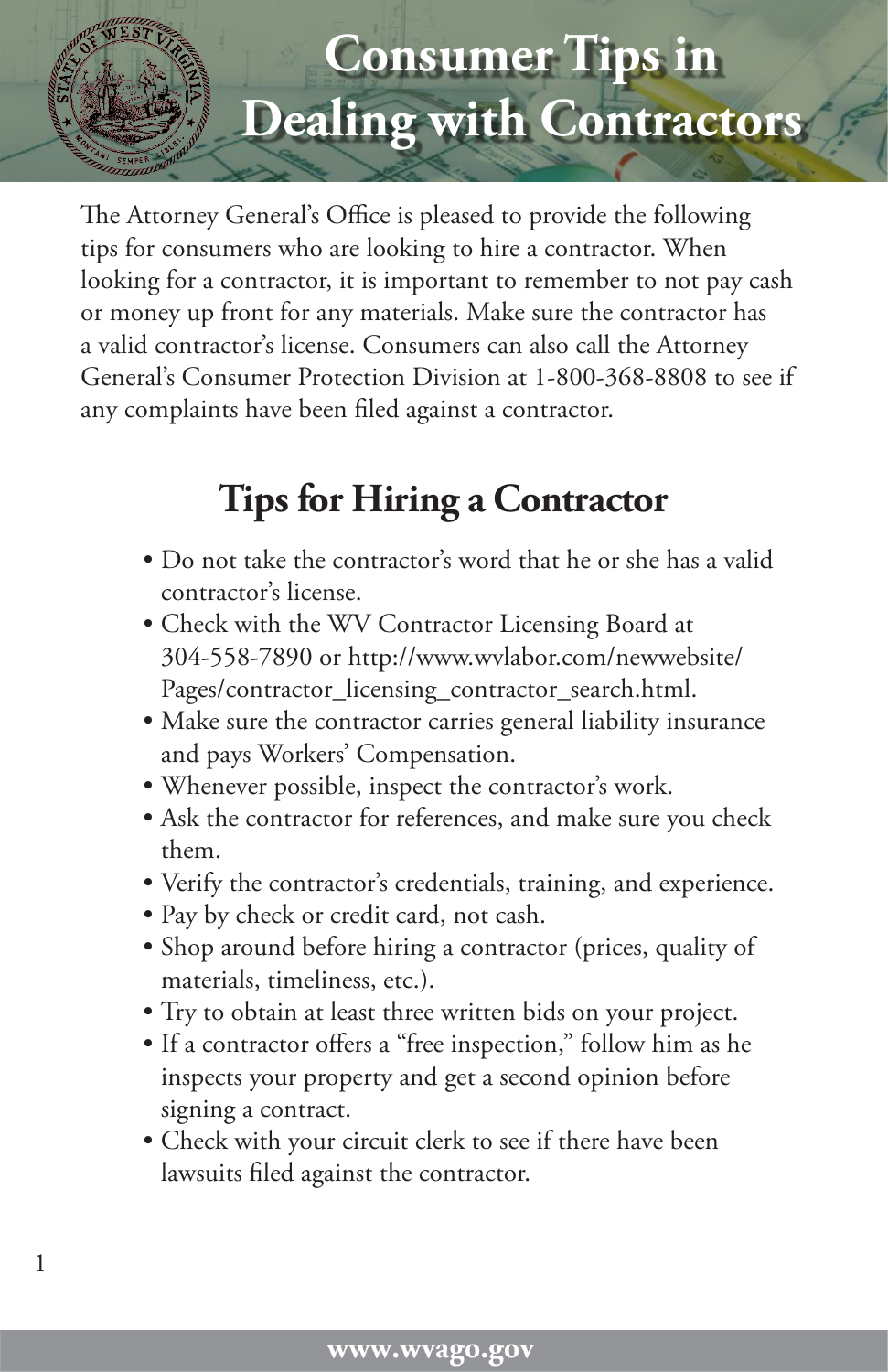### **Things to Do Before Signing a Home Improvement Contract**

- When requesting bids, provide the contractor with accurate plans or drawings to enable him or her to determine the scope and cost of work.
- Get several written estimates with a complete description of all work to be done, required materials, and all associated costs.
- Under West Virginia law, a contractor is required to provide you with a written contract.
- Do not sign a contract until you read and understand it. Make sure that the contract contains every promise made by the contractor and all material, product and performance warranties, and an approximate completion date.

#### **Tips for Avoiding Home Improvement Scams**

- Avoid door-to-door work crews, who often pose as contractors from another job with leftover materials such as asphalt or roofing supplies.
- Avoid a contractor that can only be reached by leaving a message on an answering machine or cell phone.
- Avoid a contractor that pressures you for an immediate decision.
- Avoid a contractor that offers you a discount for finding him other customers.
- Avoid a contractor that has workers or suppliers who tell you they have had trouble getting paid.
- Avoid a contractor who says you have won a prize, but in order to get your prize, you must buy a home improvement product or service.
- Be wary of prices that seem too good to be true.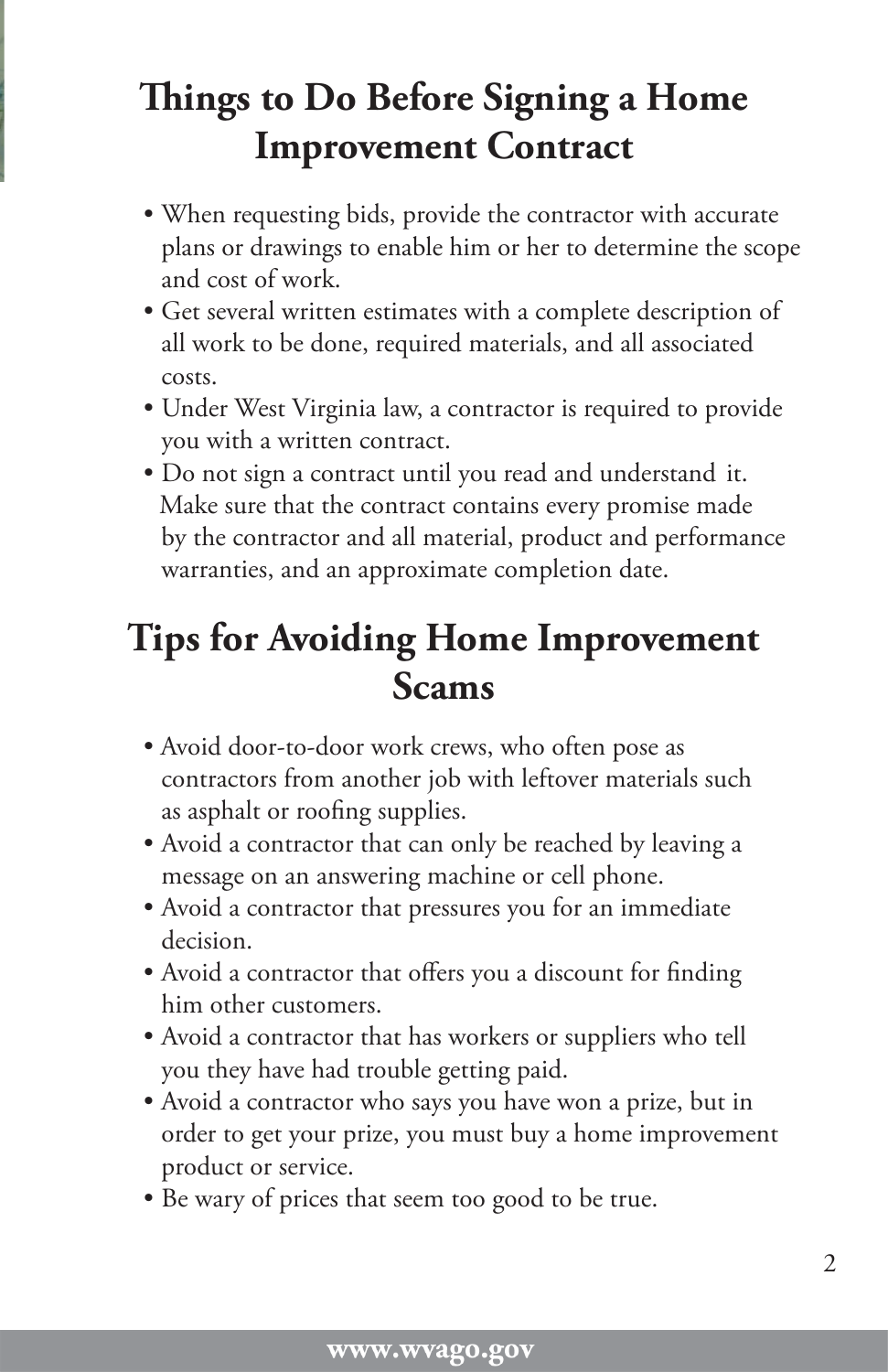

A home solicitation sale is one that occurs at a place other than the seller's place of business. A home improvement contract that is signed at your home is a home solicitation sale, even if you contacted the contractor first and asked him or her to come to your home. In such a sale, the contractor is required to include notice of the right to cancel in the contract.

If the contractor gives you proper notice of the right to cancel in the contract:

- Your right to cancel lasts until midnight of the third business day;
- Your notice of cancellation must be in writing;
- The notice must say that you do not want the goods or services covered by the contract;
- The notice does not need to be in any particular form;
- You must deliver the notice to the seller at the address on the contract; and

• Delivery can be made by hand, facsimile, or mail. If you hand deliver or fax the notice, cancellation becomes final when you deliver it to the seller at the address on the contract. If you mail the notice, cancellation becomes final when it is deposited in a mailbox properly addressed and with the correct postage attached.

If the contractor does not give you proper notice of the right to cancel, your right to cancel continues until the contractor has given you proper notice. Until that time, you may cancel the contract by notifying the contractor of your intention to cancel.

If you cancel the contract, the contractor must return any payments you made within 10 days of cancellation. The contractor may require you to return any goods or materials that he or she delivered to you.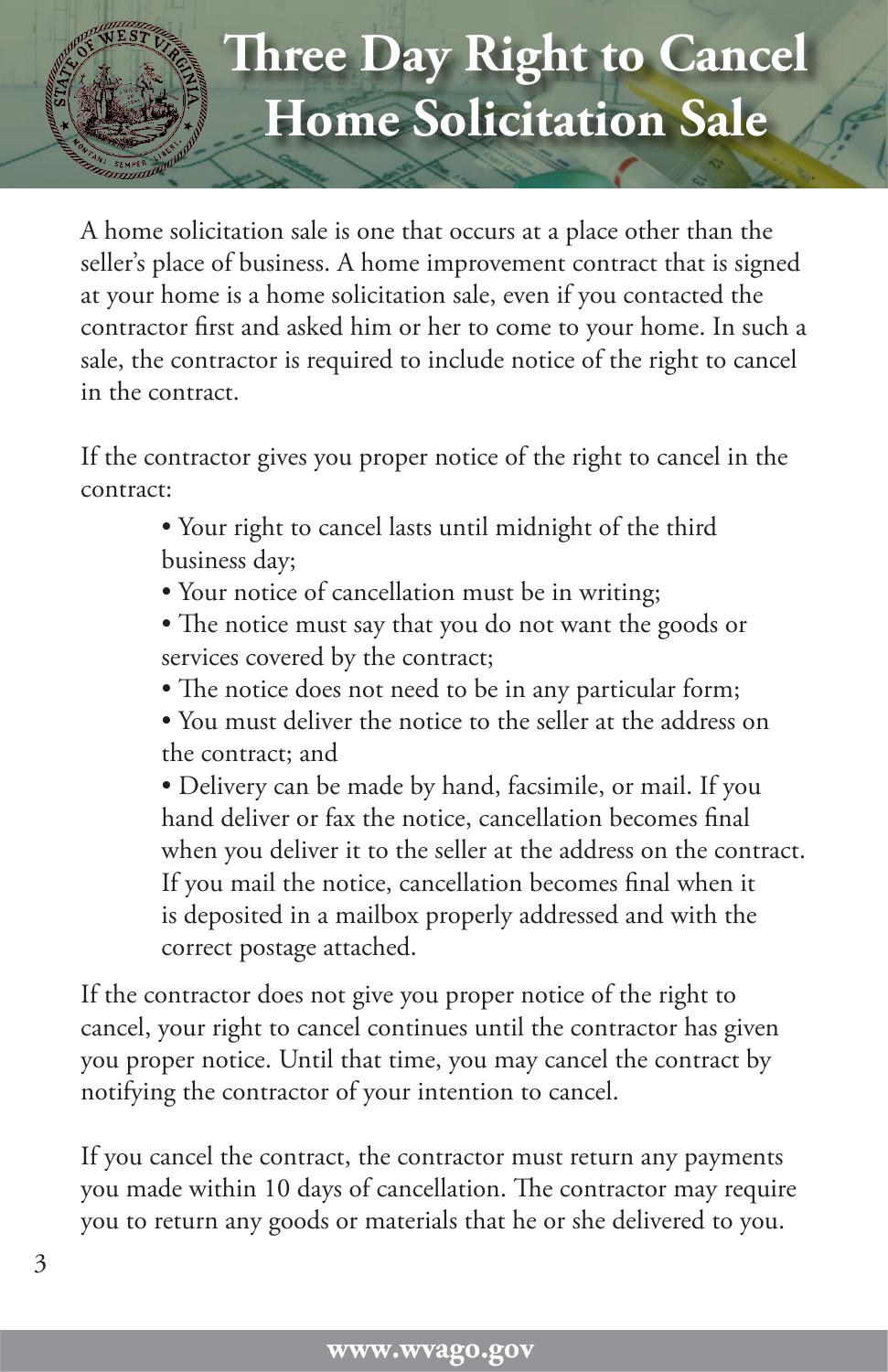

## **Contractor Licensing in West Virginia**



In West Virginia, a contractor is required to be licensed if a job, including labor and materials, is \$2,500 or more.

Contractors are licensed in several different areas of specialty. When you are looking for a contractor, be sure to hire one who is licensed to do the type of work you need to have done.

The categories of licenses include:

- Electrical contractors;
- Heating, ventilating and cooling contractors;
- Plumbing contractors;
- Residential contractors, who restrict their primary business to residential jobs; and
- General contractors, who are licensed in all categories and can supervise the whole project.

A contractor is required to:

- Include his or her license number in every advertisement;
- Include his or her license number in every contract; and
- Post a copy of his or her license at every job site in a conspicuous place.

The West Virginia Contractor Licensing Board can tell you whether a contractor is licensed and whether the license is in good standing. A contractor's license must be renewed annually, so you should check with the Board to make sure the contractor is still in good standing by calling 304-558-7890.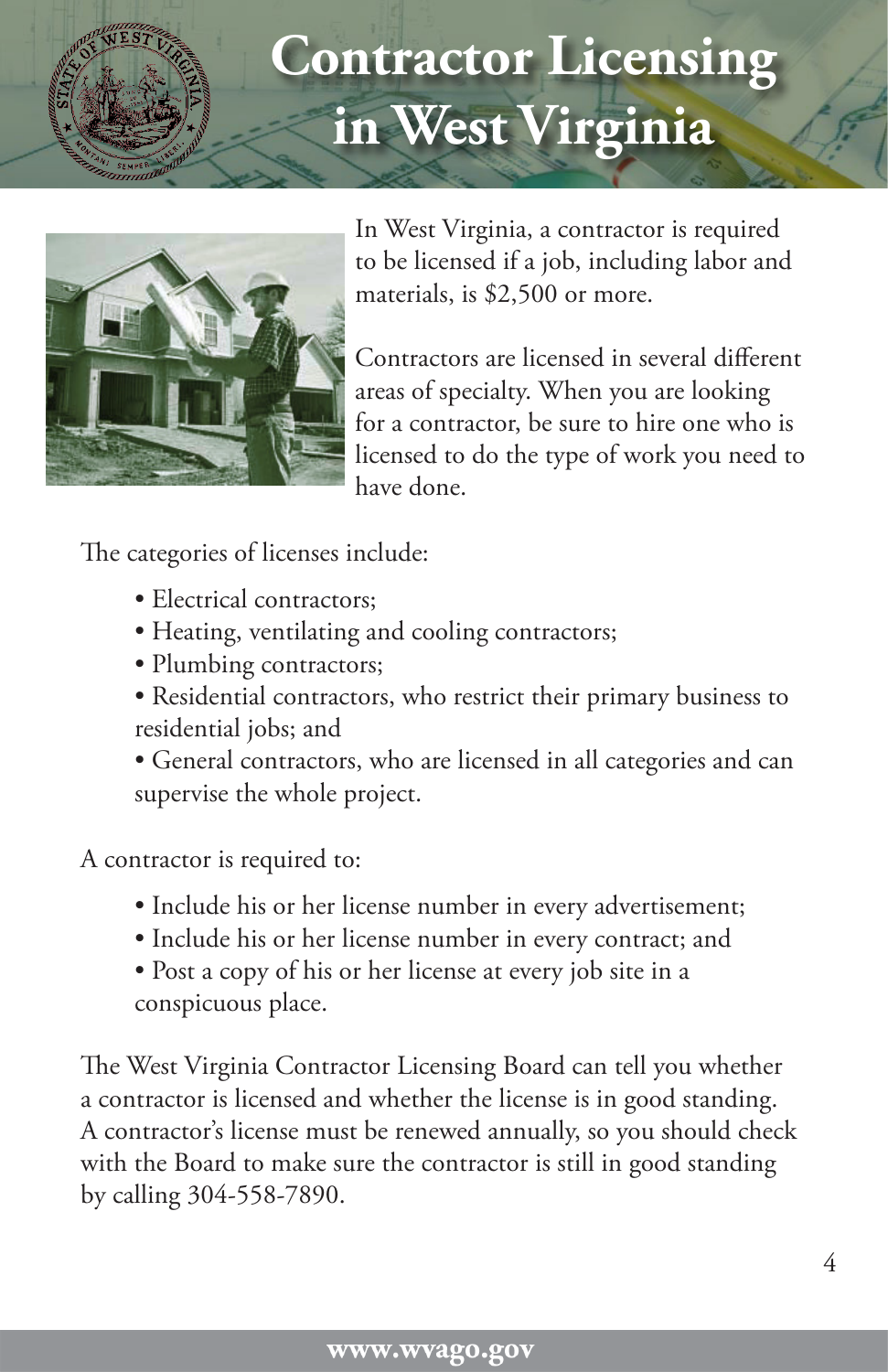

If a contractor does residential work regardless of the type of license, he or she is considered a "home improvement" contractor under the West Virginia Home Improvement Rule. This rule does not apply to construction of new homes.

The Home Improvement Rule covers the following types of work:

• Installing roofing, siding, paving, replacement windows, doors, awnings, heating and air conditioning equipment, water softeners and purifiers, swimming pools, fire protection devices, fixtures of any kind, or performing substantial landscaping work, such as earth moving or large scale replanting; and

• Remodeling or repair of any portion of an existing home or non-commercial structure or building.

In every home improvement job, a written contract is required whenever a job is \$250 or more. The contract must be written in plain language and include all the material terms of the agreement. All blank spaces must be filled in before you are asked to sign. The contract must include the following information:

- The contractor's name, address, telephone number, and contractor license number;
- A list of the goods and services being purchased;
- The contract price or a good faith estimate on "cost plus" agreements;
- Complete financing information and credit terms;
- Either an approximate completion date, or a clear and conspicuous disclosure that no completion date is provided;
- Any promises as to the type, model, or quality of the goods to be installed;

• Notice of the buyer's right to cancel, if the home improvement contract resulted from a home solicitation sale; and

• The total cost of the contract and payment arrangements.

5 Consumers entering roofing contracts should refer to West Virginia Code § 46 A-6M for additional protections.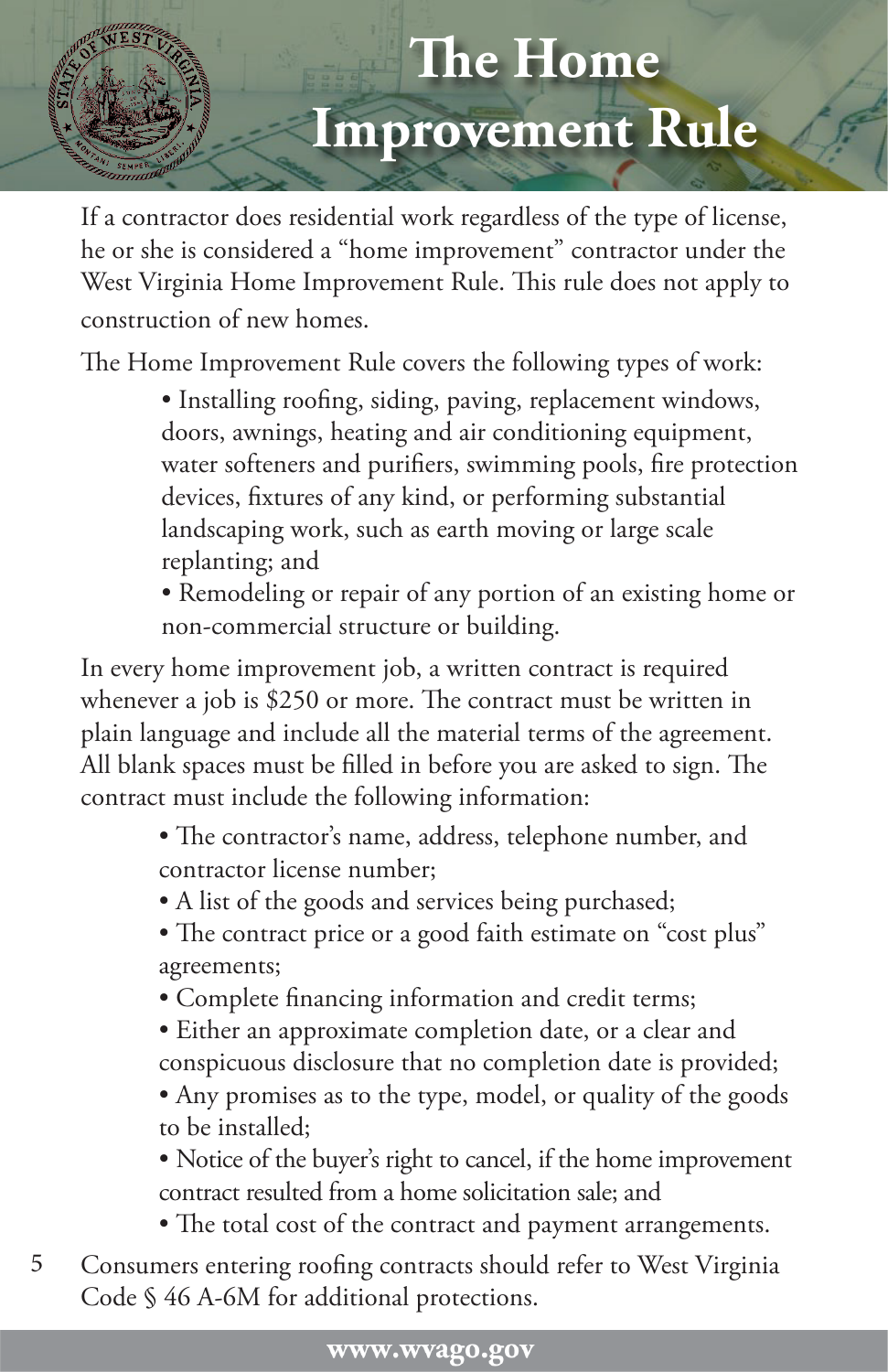

### **Helpful Resources**

#### **Office of the Attorney General**

State Capitol Complex Bldg. 1, Room E-26 Charleston, WV 25305 Phone: 304-558-2021 Fax: 304-558-0140 Consumer Protection Hotline: 1-800-368-8808



Email: consumer@wvago.gov



| <b>Consumer Protection</b>        | <b>Eastern Panhandle</b>          |
|-----------------------------------|-----------------------------------|
| <b>Division</b>                   | <b>Consumer Protection Office</b> |
| P.O. Box 1789                     | 269 Aikens Center                 |
| Charleston, WV 25326              | Martinsburg, WV 25404             |
| Phone: 304-558-8986               | Phone: 304-267-0239               |
| Fax: 304-558-0184                 | Fax: 304-267-0248                 |
| <b>West Virginia Division</b>     | <b>Federal Trade</b>              |
| of Labor                          | <b>Commission</b>                 |
| <b>Contractor Licensing Board</b> | 600 Pennsylvania Avenue, N.W.     |
| <b>State Capitol Complex</b>      | Washington, D.C. 20580            |
| Bldg. 6, Room B-749               | Phone: 1-202-326-2222             |
| Charleston, WV 25305              | Toll Free: 1-877-382-4357         |
| Phone: 304-558-7890               | www.ftc.gov                       |
| www.wvlabor.com                   |                                   |
| <b>Better Business Bureau</b>     | <b>Home Builders Association</b>  |
| 1018 Kanawha Blvd. E. #301        | of West Virginia                  |
| Charleston, WV 25301              | 2220 Washington St. E.            |
| Phone: 304-345-7502               | Charleston, WV 25311              |
| www.bbb.org                       | Phone: 304-342-5176               |
|                                   | www.hbawv.org                     |